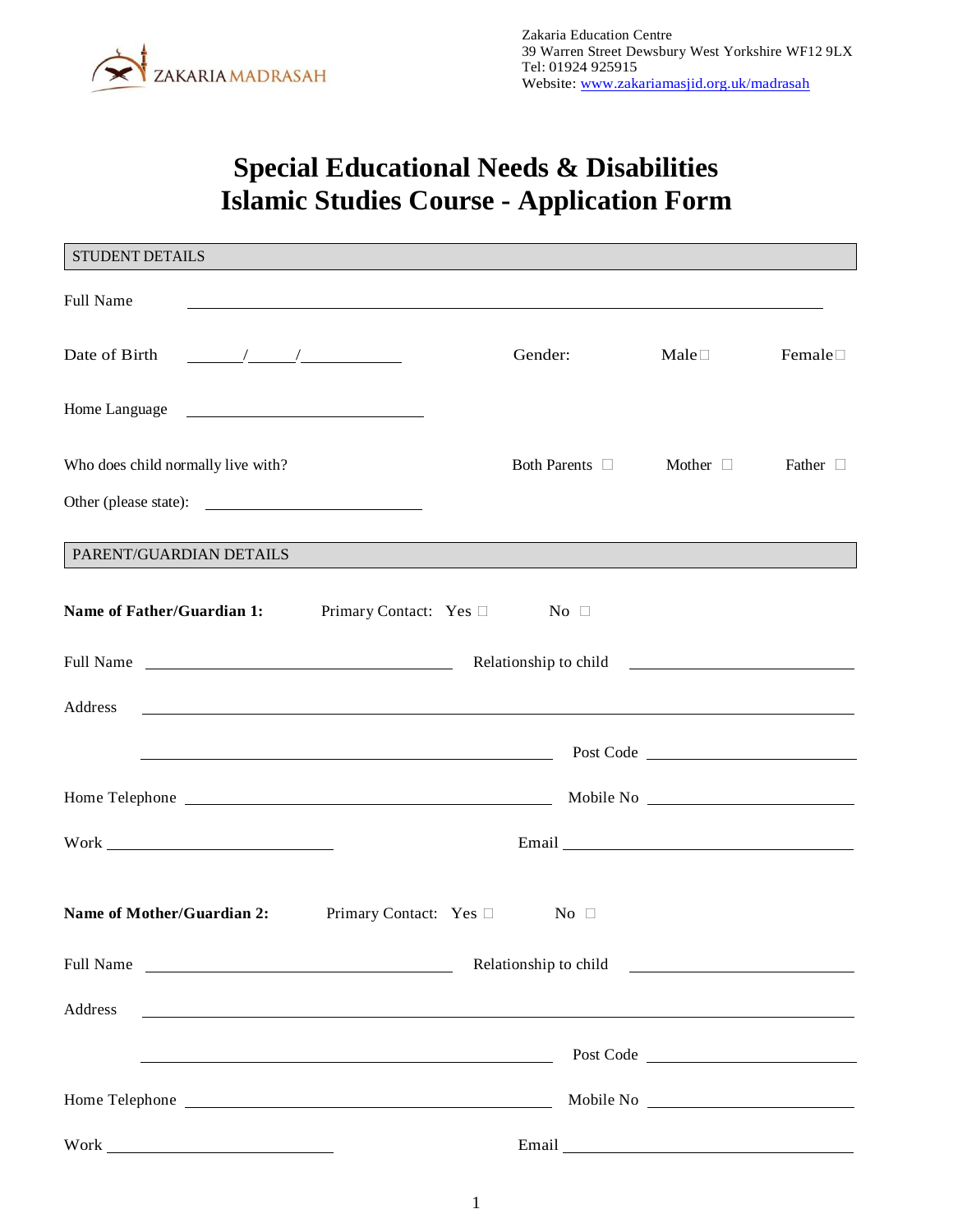

| <b>EMERGENCY CONTACT INFORMATION</b>                                 |  |  |                                                                                                                                                                                                                                |  |  |  |
|----------------------------------------------------------------------|--|--|--------------------------------------------------------------------------------------------------------------------------------------------------------------------------------------------------------------------------------|--|--|--|
| Please give details of who you wish to be contacted in an emergency: |  |  |                                                                                                                                                                                                                                |  |  |  |
| <b>Priority 1 Emergency Contact:</b>                                 |  |  |                                                                                                                                                                                                                                |  |  |  |
|                                                                      |  |  |                                                                                                                                                                                                                                |  |  |  |
|                                                                      |  |  |                                                                                                                                                                                                                                |  |  |  |
| <b>Priority 2 Emergency Contact:</b>                                 |  |  |                                                                                                                                                                                                                                |  |  |  |
|                                                                      |  |  |                                                                                                                                                                                                                                |  |  |  |
|                                                                      |  |  | Mobile Mone Home North Work North Mone                                                                                                                                                                                         |  |  |  |
| <b>Priority 3 Emergency Contact:</b>                                 |  |  |                                                                                                                                                                                                                                |  |  |  |
|                                                                      |  |  |                                                                                                                                                                                                                                |  |  |  |
|                                                                      |  |  | Mobile More More North More North More North More North More North More North More North More North More North More North More North More North More North More North More North More North More North More North More North M |  |  |  |
| <b>MEDICAL INFORMATION</b>                                           |  |  |                                                                                                                                                                                                                                |  |  |  |

#### **Actions in an emergency; please state any known procedures or actions if a medical emergency occurs**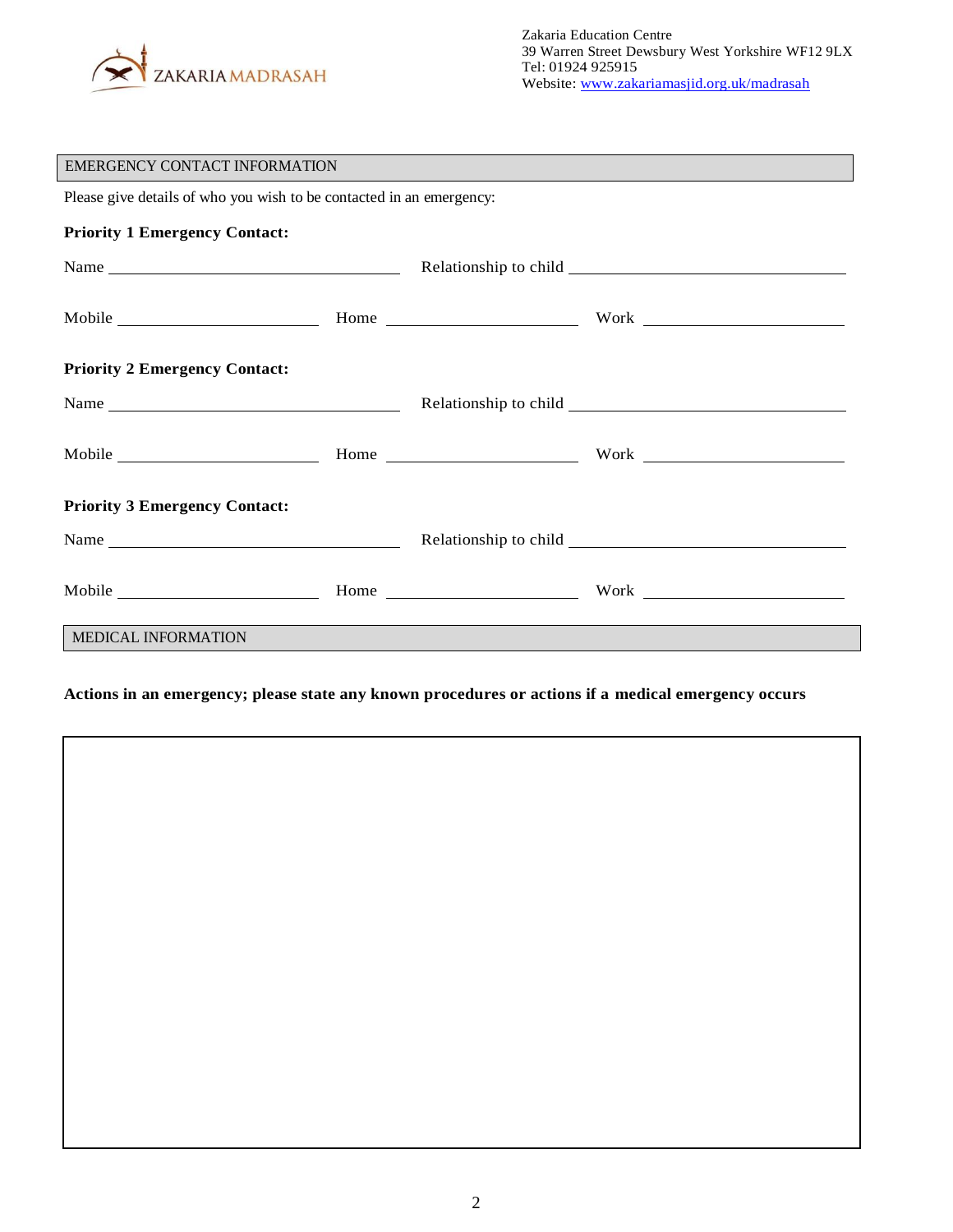

#### MEDICAL INFORMATION

#### **Medical History (Include diagnoses)**

**Please provide information pertaining to your child's special needs and/or disability**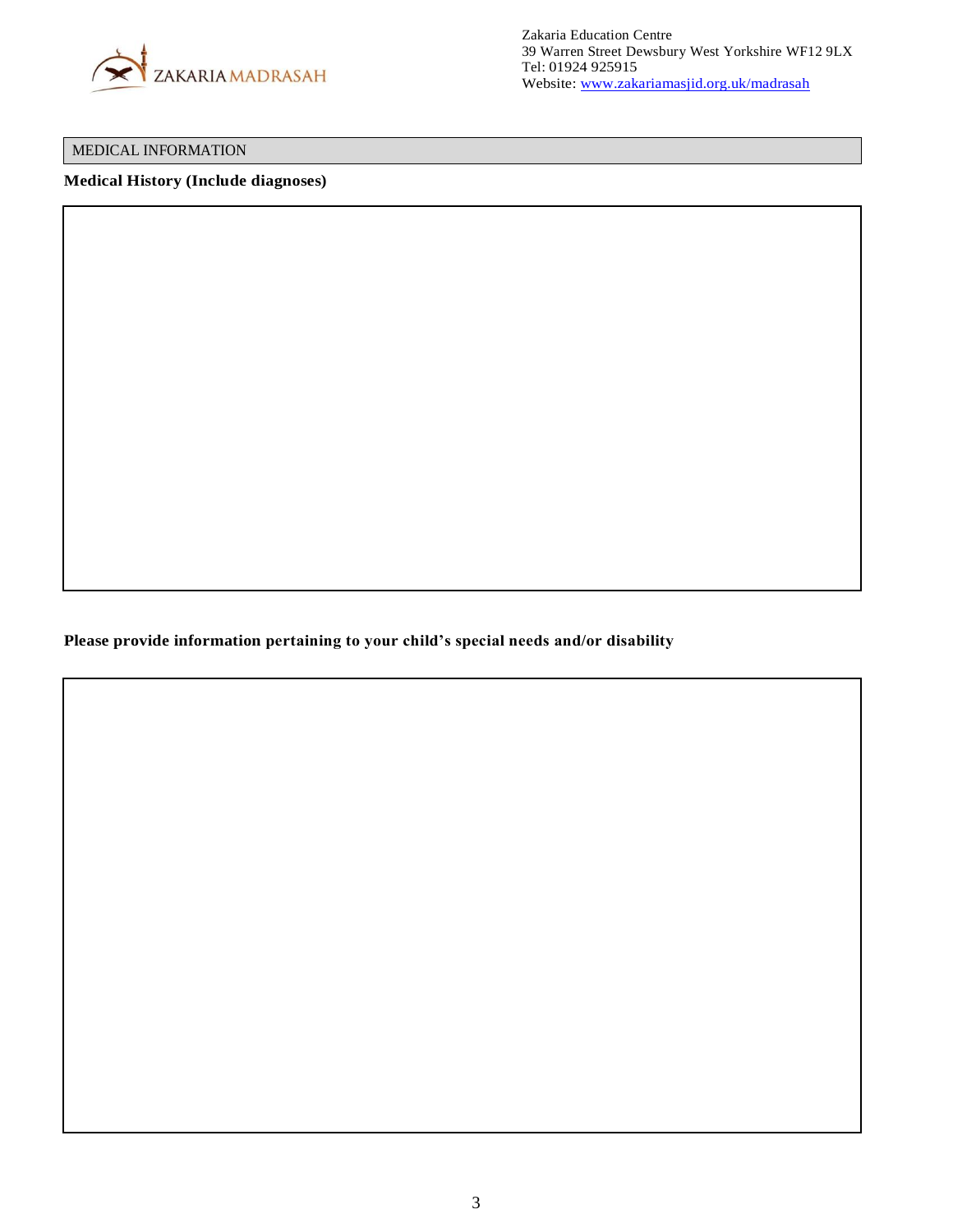

### **Does the student have any allergies or special dietary needs?**

| <b>SCHOOL ATTENDED</b>                                                                                                                                                                                                               |            |              |
|--------------------------------------------------------------------------------------------------------------------------------------------------------------------------------------------------------------------------------------|------------|--------------|
|                                                                                                                                                                                                                                      |            |              |
|                                                                                                                                                                                                                                      |            |              |
| Address<br><u> 1980 - Johann Barnett, fransk politik (d. 1980)</u>                                                                                                                                                                   |            |              |
|                                                                                                                                                                                                                                      | Telephone  |              |
|                                                                                                                                                                                                                                      |            |              |
| MADRASAH                                                                                                                                                                                                                             |            |              |
| Please specify if your child has previously attended a Madrasah?                                                                                                                                                                     | $Yes \Box$ | No<br>$\Box$ |
| If yes, which Madrasah(s)?                                                                                                                                                                                                           |            |              |
| What had the student learnt?                                                                                                                                                                                                         |            |              |
|                                                                                                                                                                                                                                      |            |              |
| Dua's<br><u> 1989 - Johann Barn, amerikansk politiker (d. 1989)</u>                                                                                                                                                                  |            |              |
| Surah's <u>example and the set of the set of the set of the set of the set of the set of the set of the set of the set of the set of the set of the set of the set of the set of the set of the set of the set of the set of the</u> |            |              |
|                                                                                                                                                                                                                                      |            |              |
|                                                                                                                                                                                                                                      |            |              |
|                                                                                                                                                                                                                                      |            |              |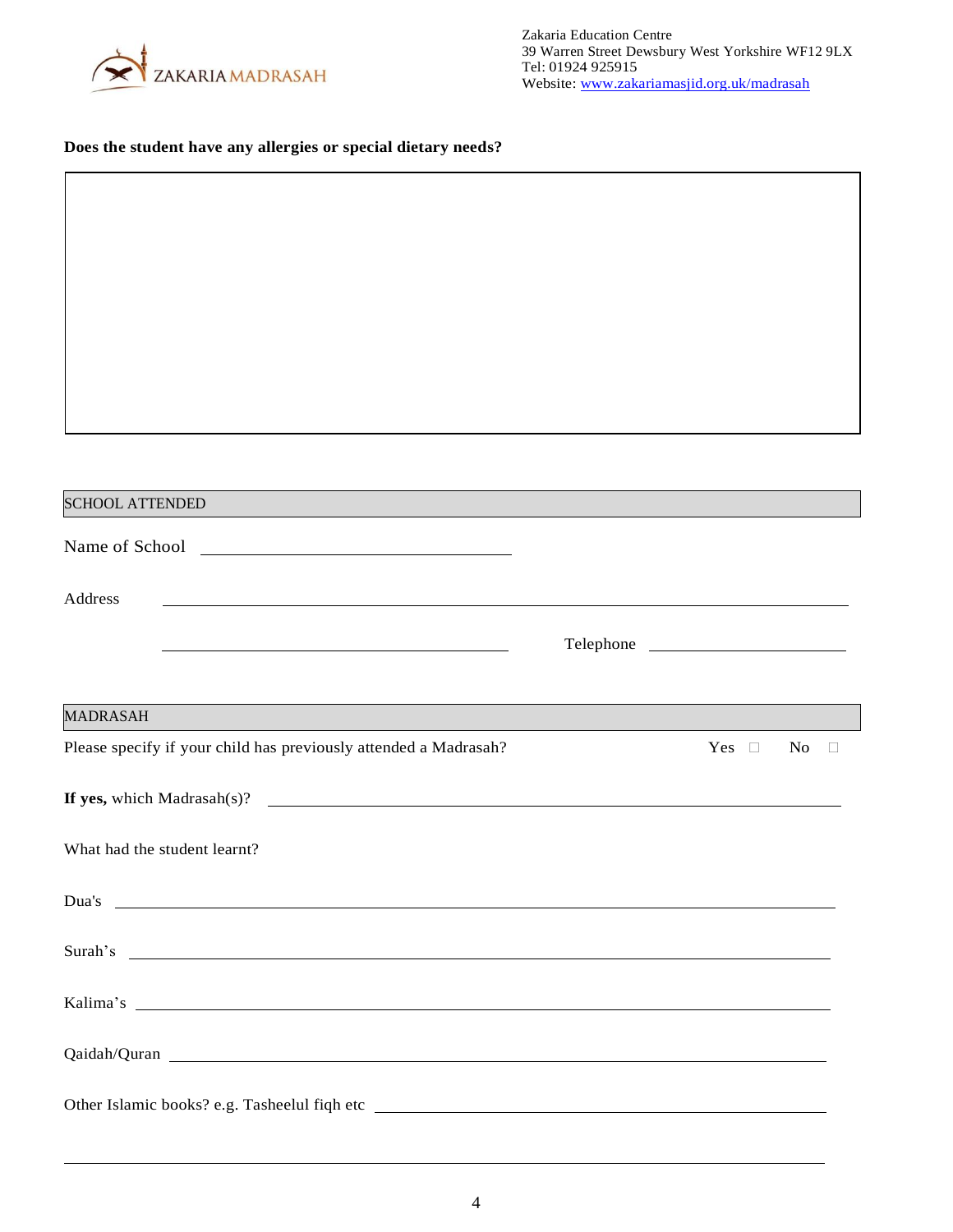

## CURRENT ABILITY QUESTIONNAIRE

| Please answer the following on a scale of 1-10 (10 being the highest). Please circle. |              |                |                |                                  |                |                 |                 |                         |                |    |
|---------------------------------------------------------------------------------------|--------------|----------------|----------------|----------------------------------|----------------|-----------------|-----------------|-------------------------|----------------|----|
| Understanding of commands:                                                            | 1            | $\overline{2}$ |                | 3 <sup>7</sup><br>$\overline{4}$ | 5              | $\sqrt{6}$      | $7\phantom{.0}$ | 8                       | $\overline{9}$ | 10 |
| <b>Additional Comments:</b>                                                           |              |                |                |                                  |                |                 |                 |                         |                |    |
|                                                                                       |              |                |                |                                  |                |                 |                 |                         |                |    |
| Motor Skills - ability of student to hold a pen or other objects:                     | $\mathbf{1}$ | $\overline{2}$ | $\mathfrak{Z}$ | $\overline{4}$                   | $\sqrt{5}$     | $\sqrt{6}$      | $\tau$          | 8                       | $\overline{9}$ | 10 |
| <b>Additional Comments</b>                                                            |              |                |                |                                  |                |                 |                 |                         |                |    |
|                                                                                       |              |                |                |                                  |                |                 |                 |                         |                |    |
| <b>Writing Skills:</b>                                                                | $\mathbf{1}$ | $\overline{2}$ | $\mathfrak{Z}$ | $\overline{4}$                   | $\mathfrak{S}$ | 6               | $\tau$          | 8                       | 9              | 10 |
| <b>Additional Comments</b>                                                            |              |                |                |                                  |                |                 |                 |                         |                |    |
|                                                                                       |              |                |                |                                  |                |                 |                 |                         |                |    |
| Reading Skills:                                                                       | $\,1\,$      | $\overline{2}$ | $\mathfrak{Z}$ | $\overline{4}$                   |                | $5\qquad 6$     | $7\overline{ }$ | $8\,$                   | 9              | 10 |
| <b>Additional Comments</b>                                                            |              |                |                |                                  |                |                 |                 |                         |                |    |
|                                                                                       |              |                |                |                                  |                |                 |                 |                         |                |    |
| Verbal Communication:                                                                 |              |                |                | 1 2 3 4 5 6 7 8 9 10             |                |                 |                 |                         |                |    |
| <b>Additional Comments</b>                                                            |              |                |                |                                  |                |                 |                 |                         |                |    |
|                                                                                       | $\mathbf{1}$ | 2              | $\overline{3}$ | $4\quad 5$                       |                | $6\overline{6}$ | $\overline{7}$  |                         |                |    |
| Mobility:                                                                             |              |                |                |                                  |                |                 |                 | $\overline{\mathbf{8}}$ | $\overline{9}$ | 10 |
| <b>Additional Comments</b>                                                            |              |                |                |                                  |                |                 |                 |                         |                |    |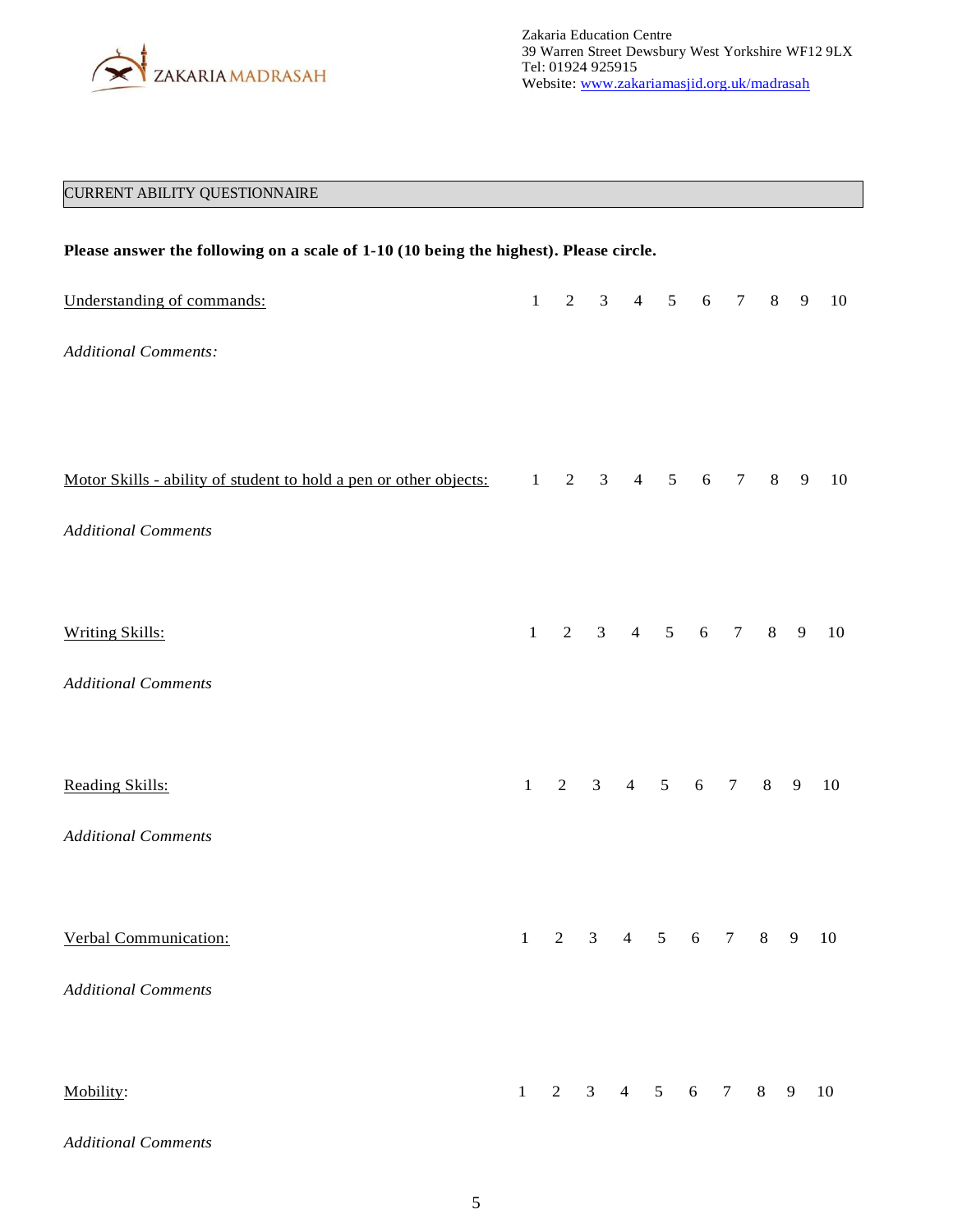

#### **ATTENDANCE**

| S.E.N.D. Madrasah will run 1 hour sessions: Monday to Friday from 6:00pm to 7:00pm.                                                                                                                                                                                                                                     |                                     |               |        |            |         |  |  |
|-------------------------------------------------------------------------------------------------------------------------------------------------------------------------------------------------------------------------------------------------------------------------------------------------------------------------|-------------------------------------|---------------|--------|------------|---------|--|--|
| Please state below the number of sessions you would like your child to attend and preferred days:<br>Note: Sessions will only run on the days we have full capacity and therefore flexibility is required. Session may<br>also be restricted due to demand. We aim to restrict each sessions to 5 children per session. |                                     |               |        |            |         |  |  |
| No of Sessions preferred per Week: $1 \Box$                                                                                                                                                                                                                                                                             | $2 \square$ $3 \square$ $4 \square$ |               |        |            | $5\Box$ |  |  |
| Preferred Days:<br>MON<br>TUE<br>$\Box$<br>$\Box$                                                                                                                                                                                                                                                                       | <b>WED</b><br>$\Box$                | <b>THUR</b>   | $\Box$ | <b>FRI</b> | П       |  |  |
| Fees and payment plans to be confirmed.                                                                                                                                                                                                                                                                                 |                                     |               |        |            |         |  |  |
| Do you have other child/ren already attending our Madrasah?                                                                                                                                                                                                                                                             |                                     | Yes $\square$ |        | No.        | $\Box$  |  |  |
| If yes, please provide:                                                                                                                                                                                                                                                                                                 |                                     |               |        |            |         |  |  |
| Name/s:                                                                                                                                                                                                                                                                                                                 | Current class/year:                 |               |        |            |         |  |  |
| <b>IMPORTANT DOCUMENTS</b>                                                                                                                                                                                                                                                                                              |                                     |               |        |            |         |  |  |

Please provide a copy of the following documentation/Reports: (You may need to make a request at your child's school for some of the reports.)

Documents required (if available):

- 1. SENCO Report
- 2. Individualized Education Program (IEP's)
- 3. Educational Psychologist Report
- 4. Statement/IPRA/EHCP
- 5. Medical Report
- 6. Annual Review
- 7. Health or other professional reports e.g. Physio, SALT
- 8. Students Photograph

| Name of school SENCO: |  |
|-----------------------|--|
|-----------------------|--|

Tel/Email:

*Failure to provide the relevant documents & information is likely to delay the processing of this application and obtaining a place for your child.*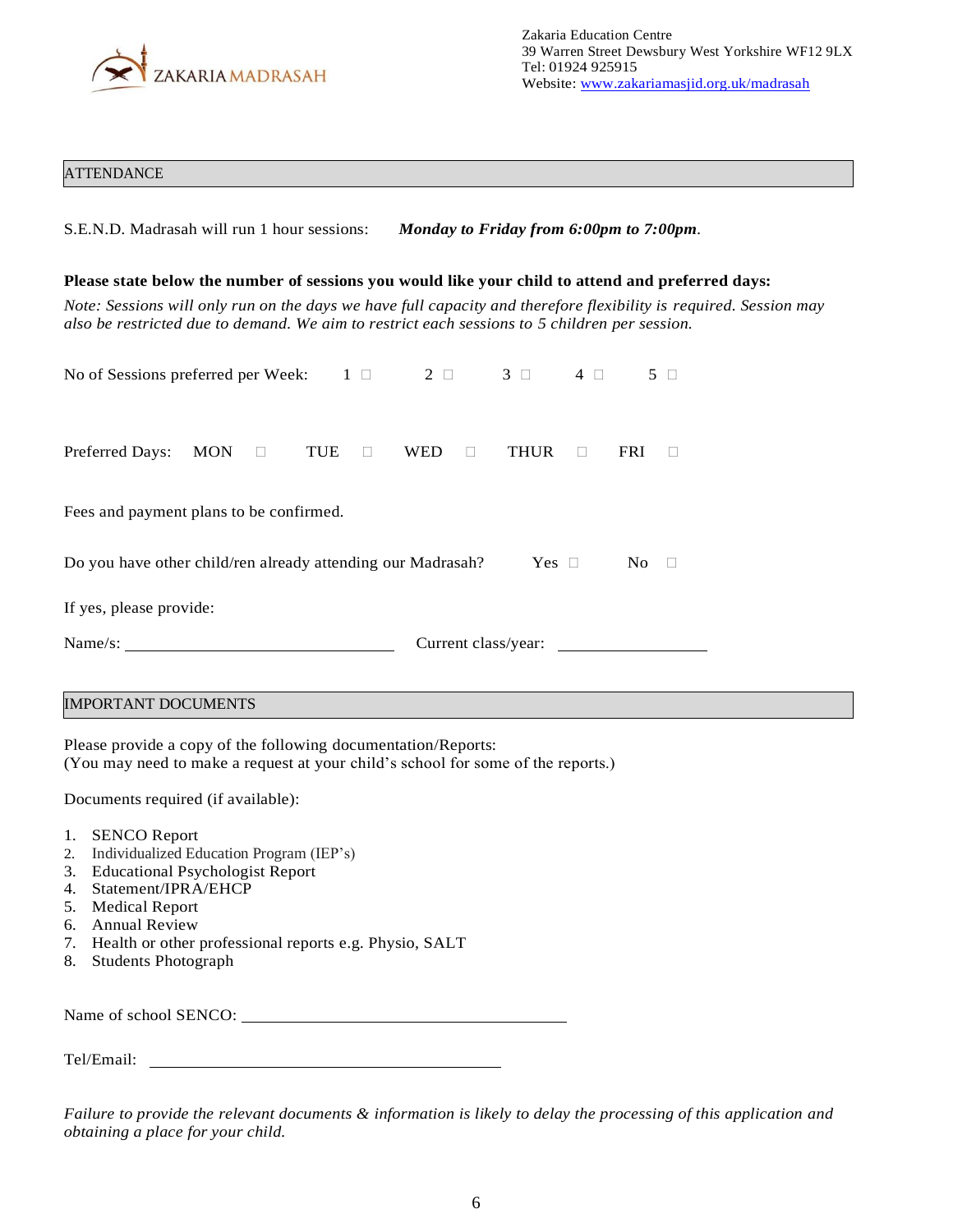

**Please use the space below for any other additional information that you think may be relevant (e.g. continence, wheelchair user, mobility aids, etc.):**

**Would you like to join up to a Parent's WhatsApp group? (Forum for Parent's to share tips, useful information and support network)** Yes  $\Box$  No  $\Box$ If yes, please provide:

| Name | Mobile |  |  |  |
|------|--------|--|--|--|
|      |        |  |  |  |
|      |        |  |  |  |
| Name | Mobile |  |  |  |